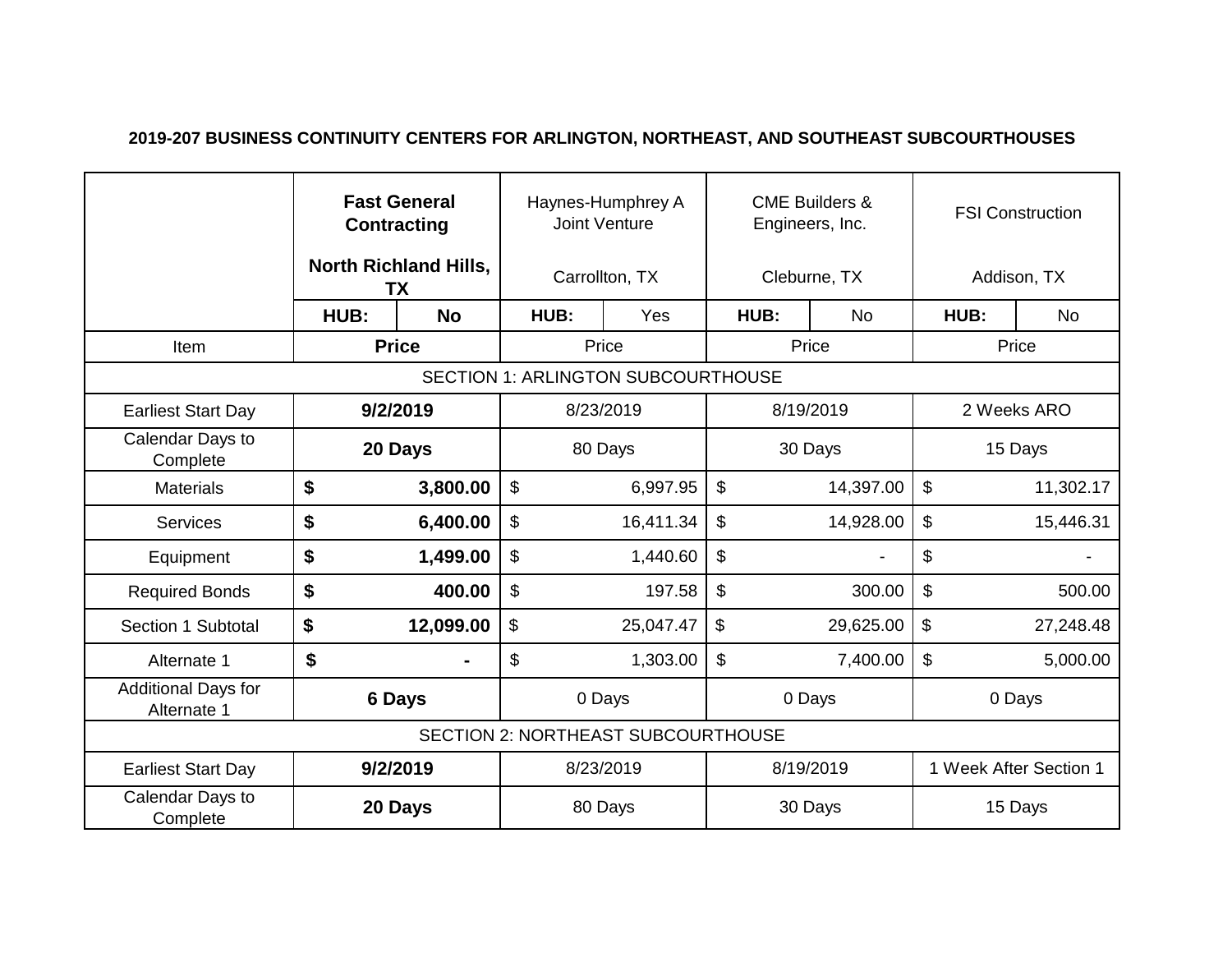## **2019-207 BUSINESS CONTINUITY CENTERS FOR ARLINGTON, NORTHEAST, AND SOUTHEAST SUBCOURTHOUSES**

|                                           | <b>Fast General</b><br><b>Contracting</b><br><b>North Richland Hills,</b><br><b>TX</b> |               | Haynes-Humphrey A<br><b>Joint Venture</b> |           | <b>CME Builders &amp;</b><br>Engineers, Inc. |              | <b>FSI Construction</b> |                   |           |           |
|-------------------------------------------|----------------------------------------------------------------------------------------|---------------|-------------------------------------------|-----------|----------------------------------------------|--------------|-------------------------|-------------------|-----------|-----------|
|                                           |                                                                                        |               | Carrollton, TX                            |           |                                              | Cleburne, TX |                         | Addison, TX       |           |           |
|                                           | HUB:                                                                                   | <b>No</b>     | HUB:                                      | Yes       |                                              | HUB:         | N <sub>o</sub>          | <b>No</b><br>HUB: |           |           |
| Item                                      | <b>Price</b>                                                                           |               | Price                                     |           | Price                                        |              | Price                   |                   |           |           |
| <b>SECTION 2: NORTHEAST SUBCOURTHOUSE</b> |                                                                                        |               |                                           |           |                                              |              |                         |                   |           |           |
| <b>Materials</b>                          | \$                                                                                     | 6,000.00      | $\boldsymbol{\mathsf{S}}$                 | 8,713.08  | \$                                           |              | 16,530.00               | \$                | 11,302.17 |           |
| <b>Services</b>                           | \$                                                                                     | 8,000.00      | $\boldsymbol{\mathsf{S}}$                 | 22,285.44 | \$                                           |              | 17,344.00               | \$                |           | 15,446.31 |
| Equipment                                 | \$                                                                                     | 2,151.00      | \$                                        | 1,734.60  | \$                                           |              |                         | \$                |           |           |
| <b>Required Bonds</b>                     | \$                                                                                     | 500.00        | $\mathcal{L}$                             | 260.24    | \$                                           |              | 350.00                  | \$                | 500.00    |           |
| Section 2 Subtotal                        | \$                                                                                     | 16,651.00     | \$                                        | 32,993.36 | \$                                           |              | 34,224.00               | \$                |           | 27,248.48 |
| Alternate 1                               | \$                                                                                     |               | $\boldsymbol{\mathsf{S}}$                 | 1,769.00  | \$                                           |              | 8,400.00                | \$                |           | 5,000.00  |
| <b>Additional Days for</b><br>Alternate 1 |                                                                                        | <b>6 Days</b> |                                           | 0 Days    |                                              | 0 Days       |                         | 0 Days            |           |           |
| <b>SECTION 3: SOUTHWEST SUBCOURTHOUSE</b> |                                                                                        |               |                                           |           |                                              |              |                         |                   |           |           |
| <b>Earliest Start Day</b>                 |                                                                                        | 9/2/2019      | 8/23/2019                                 |           | 8/19/2019                                    |              | 1 Week After Section 2  |                   |           |           |
| Calendar Days to<br>Complete              |                                                                                        | 30 Days       | 30 Days<br>80 Days                        |           | 15 Days                                      |              |                         |                   |           |           |
| <b>Materials</b>                          | \$                                                                                     | 5,500.00      | $\$\$                                     | 11,997.43 | \$                                           |              | 15,398.00               | \$                |           | 21,716.97 |
| Services                                  | \$                                                                                     | 10,000.00     | $\$\$                                     | 25,224.61 | \$                                           |              | 14,294.00               | \$<br>29,771.79   |           |           |